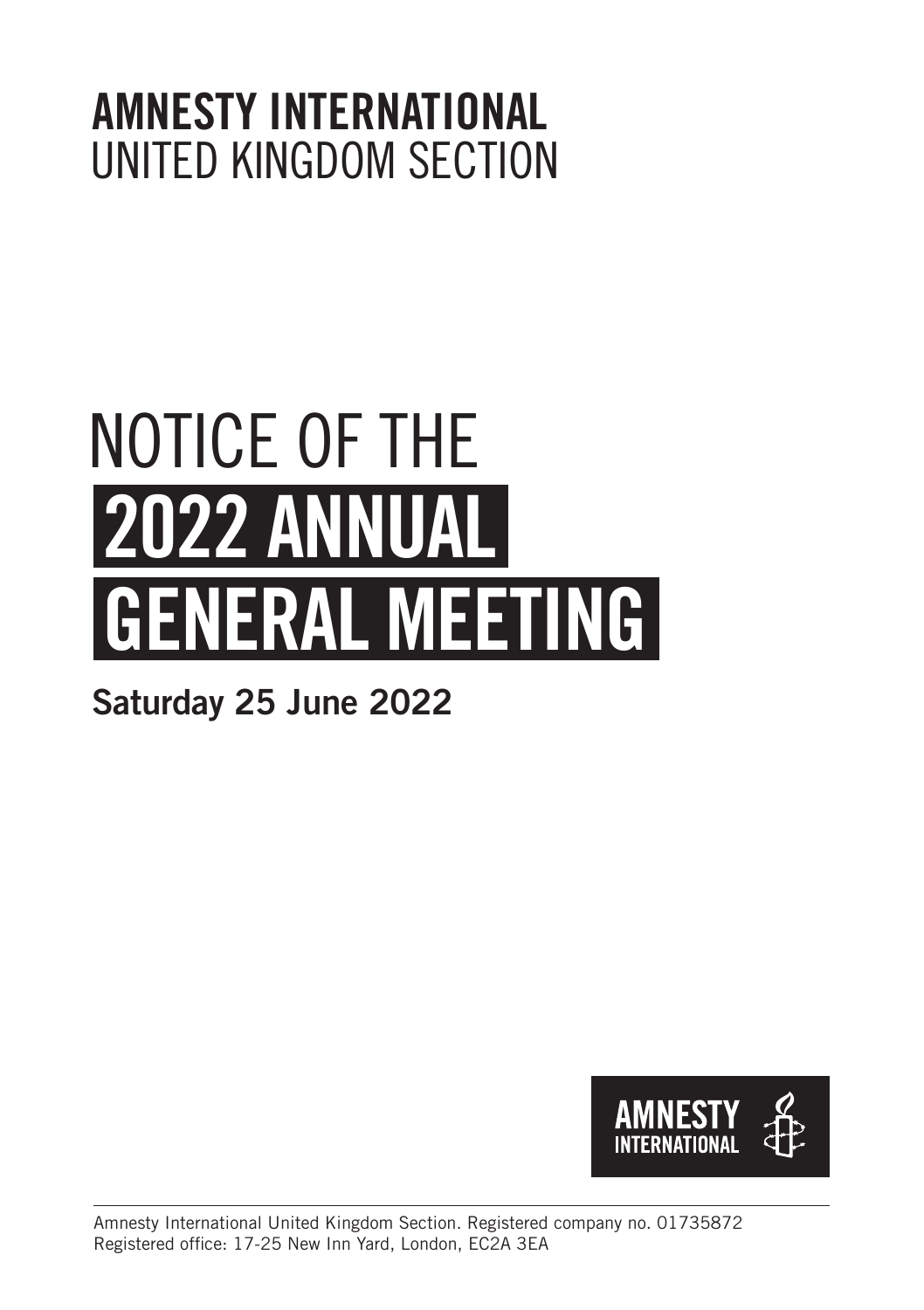# AMNESTY INTERNATIONAL UNITED KINGDOM SECTION

NOTICE IS HEREBY GIVEN, OF THE ANNUAL GENERAL MEETING OF AMNESTY INTERNATIONAL UNITED KINGDOM SECTION (AIUK SECTION) to be held as a hybrid meeting on Saturday 25 June 2022 from 10:00 to 18:00 at the Human Rights Action Centre, 17-25 New Inn Yard, London EC2A 3EA. Members will also be able to access the meeting online.

#### Participating in the meeting

The AGM will be held at the Human Rights Action Centre, 17-25 New Inn Yard, London EC2A 3EA (HRAC). Subject to UK Covid-19 regulations and government guidance, members may attend in person. Information on how to join the meeting electronically can be found in the Chair's letter and at www.amnesty.org.uk/agm. In the event that government guidance on social distancing and gatherings means that it is not possible to hold an in-person meeting, the AGM will take place online. Members planning to attend the HRAC are requested to register their attendance at www.amnesty.org.uk/agm so we can contact you in the event of any lastminute venue changes and to ensure we have adequate space at the HRAC to allow for social distancing.

The business of the AGM will be to:

- 1. receive the report of the Directors and audited accounts for the year ended 31 December 2021;
- 2. receive and, if thought fit, adopt the report of the standing orders committee;
- 3. consider and, if thought fit, pass the resolutions printed below, which shall be proposed as Special and Ordinary Resolutions;
- 4. receive the report of the Nominations Committee;
- 5. approve the re-appointment of BDO LLP as external auditors and authorise the Directors to approve their remuneration;
- 6. receive the budgetary estimates of the Directors for the current and ensuing financial periods; and
- 7. if an election is required, to elect the AGM Chair for 2023, members of the Standing Orders Committee and Members of the Members and Directors Appeal Committee.

All AIUK Section members are entitled to attend and vote at the AGM. A member of AIUK Section is also entitled to appoint a proxy to attend, speak and vote on their behalf. A proxy need not also be a member of AIUK Section.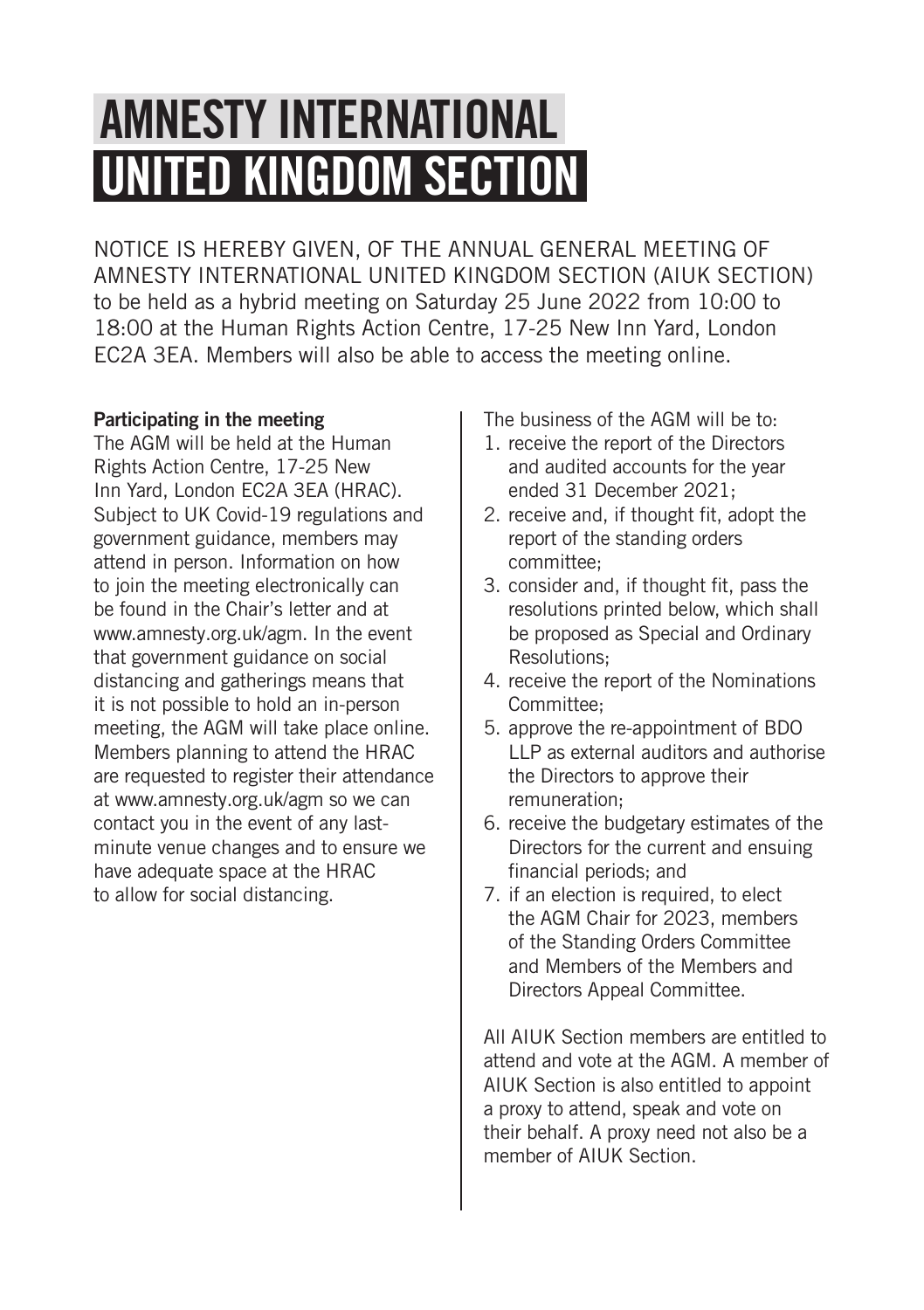A form to nominate a proxy and to vote on the AGM resolutions is, for members that are receiving this notice by post, enclosed and for members receiving this notice electronically the form is available to download from amnesty.org.uk/agm, or you can email agm@amnesty.org.uk for a copy, or otherwise by post from AIUK, 17-25 New Inn Yard, London EC2A. If you prefer to submit your proxy form and vote online, please go to www.amnesty.org.uk/vote. You will need to enter your Voter Reference Number and PIN. Completed forms must be returned by the means set out in the proxy form, and arrive no later than 9am Thursday 23 June 2022.

S1-S3 are submitted as Special Resolutions and are intended to make certain amendments to the Articles of Association of AIUK Section. Summary and background notes have been provided for each resolution in order to provide supplementary explanation. These do not form part of the substantive text to be considered.

By order of the Board

Michelle O'Keeffe

Michelle O'Keeffe, Company Secretary, 6 May 2022

Amnesty International United Kingdom Section (incorporated and registered in England and Wales under number 01735872)

The Human Rights Action Centre, 17-25 New Inn Yard, London EC2A 3EA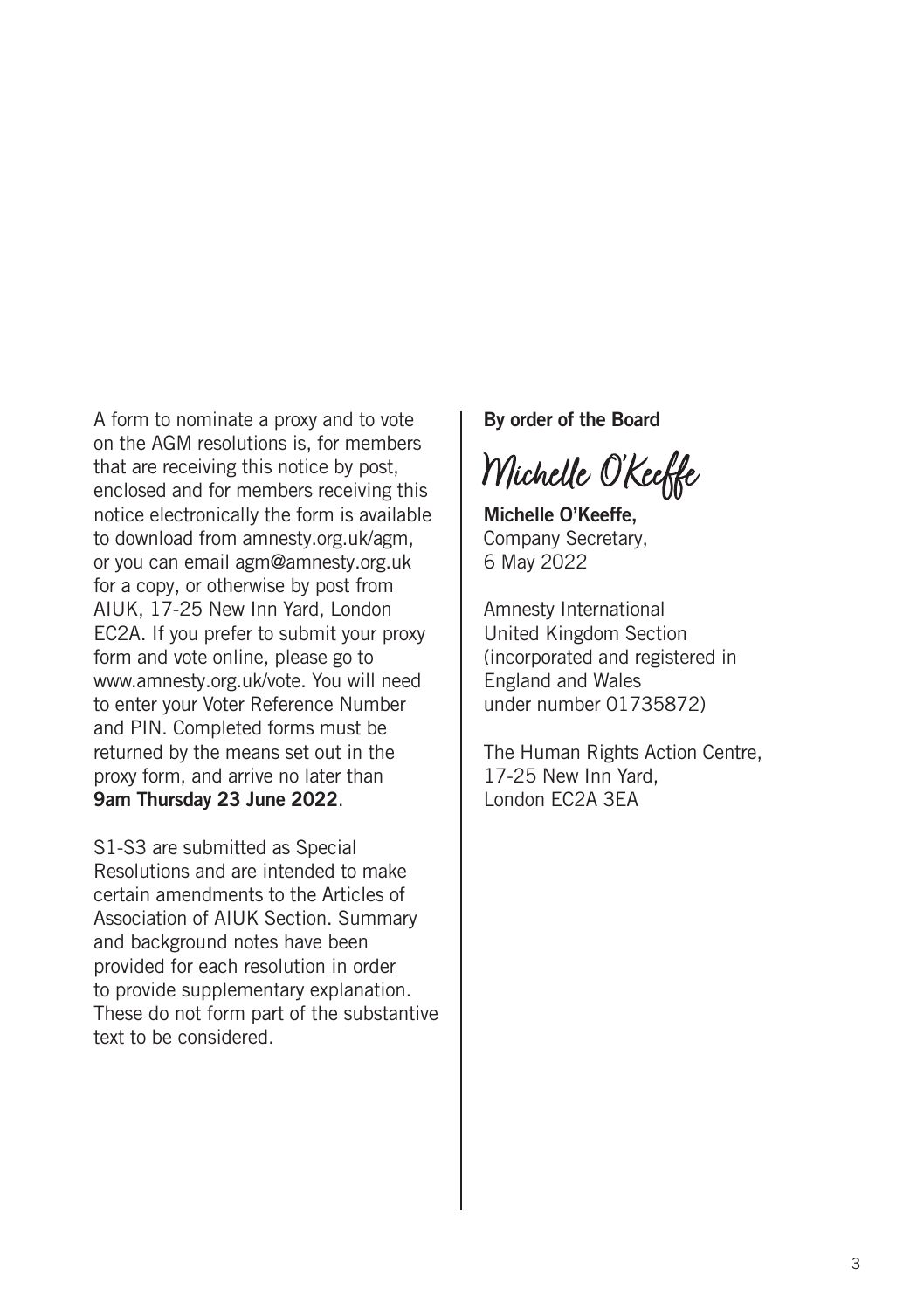## FINANCIAL RESOLUTIONS

#### F1

Resolution title: Financial statements

Resolution summary: A routine resolution to receive the financial statements and reports.

Proposer: AIUK Section Board

Resolution text: This AGM to receive the Report of the Directors and the audited accounts of AIUK Section for the year ended 31 December 2021.

Proposers background note: Receiving the financial reports is a formal part of every AGM. The audited financial statements have been approved by the Board and can be found on the AIUK's website www.amnesty.org.uk/agm.

#### F<sub>2</sub>

Resolution title: Appointment of auditors

Resolution summary: A routine resolution to reappoint BDO LLP as auditors and to authorise the Board to determine their remuneration.

Proposer: AIUK Section Board

Resolution text: This AGM to reappoint BDO LLP as Auditor of the Company, to hold office until the conclusion of the next General Meeting at which accounts are laid before the Company, and to authorise the Directors to approve the Auditor's remuneration.

Proposers background note: AIUK Section is required by law to appoint auditors at

each AGM. The Board recommends that BDO LLP be re-appointed, with the audit fee at an amount to be agreed by the Board.

### SPECIAL **RESOLUTIONS**

### S1

Title: To remove from the articles of association the requirement that a member be 14 years old or over

Summary: A Special Resolution to remove from the Articles of Association the provision that members of AIUK Section must be 14 or over

Proposer: AIUK Section Board

Resolution: The AGM hereby resolves by way of Special Resolution that the Articles of Association of AIUK Section are altered by:

- a) Deleting the words "provided that they are 14 or over" in Article 1.1.25
- b) Deleting the words "provided that they are 14 or over" in Article 1.1.32

Proposers background note: This Special Resolution removes a constitutional impediment to the implementation of AGM Decision O5, adopted at the 2021 AGM. The decision called for the removal of age restrictions for AUIK Section membership.

At present, the definition of family member and individual member contained in the Articles restricts membership to 14 years and over. Articles 1.1.25 and 1.1.32 therefore need to be amended to remove this provision.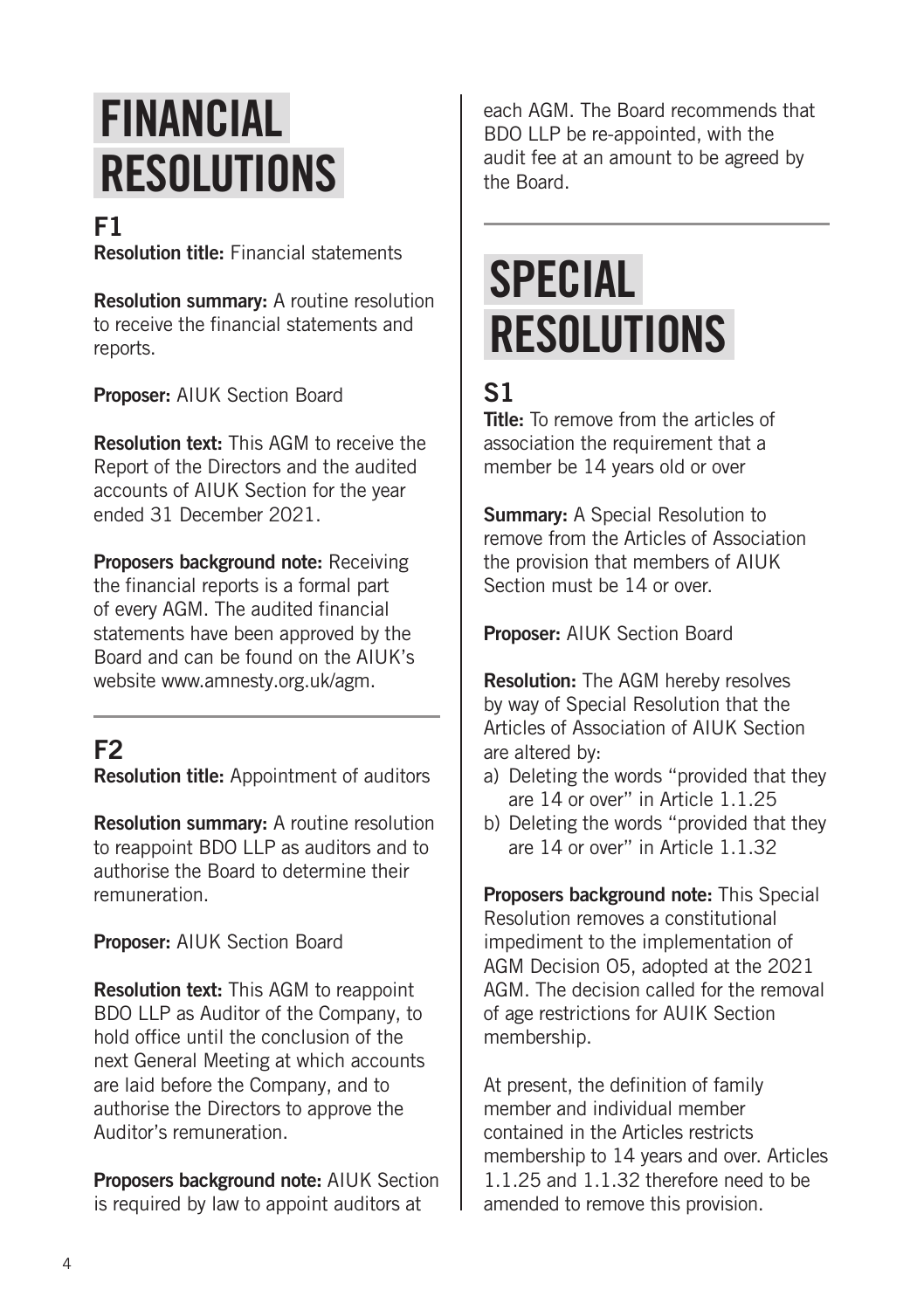The Articles of Association provide the Board with the power to set criteria for membership. Removal of the age restriction in the Articles does not, therefore, automatically mean that membership will be open to under-14s following the AGM. Work is underway to identify and implement the required measures to ensure that Amnesty International UK Section is a safe and welcoming environment for members who are under the age of 14.The Board will wish to retain the existing age restriction until it is satisfied that all required safeguarding and other measures are in place.

#### $S<sub>2</sub>$

Title: Amend the articles of association and rules to create a second vice-chair role

Summary: Amend the Articles of Association and Rules to create a second Vice-Chair role on the board.

Proposer: AIUK Section Board

Resolution: The AGM hereby resolves by way of Special Resolution that:

- 1) the Articles of Association of AIUK are altered by:
	- amending article 1.1.54 by changing "Vice-Chair" to "Vice-Chairs" and "the Vice Chair " to "Vice-Chairs"
	- deleting article 45.6.2 and replacing with the following wording " two Vice-Chairs, who shall serve until the first Board meeting after the third Declaration Date after their appointment"
	- amending article 45.7 by changing the word "Vice-Chair "in the second sentence to "Vice-Chairs"
	- amending article 45.10 by adding the words "one of" before the words

"the Vice-Chair" and changing "Vice-Chair " to "Vice-Chairs" and

- 2) the Body of Rules of AIUK (adopted in accordance with Article 52 of the Articles of Association) are altered by:
	- amending rule 6.2.2 by changing the word "Vice-Chair" to "Vice-Chairs".

Proposers background notes: The Articles of Association provide that the AIUK Section Board is to elect a Chair and a Vice-Chair from among the elected board members.

The role of the Vice-Chair is to: support the Chair of the board; provide informal feedback and perspective; and share the Chair's workload.

The Chair and Vice-Chair of AIUK Section have a heavy workload and the board therefore wishes to create a second Vice-Chair role to help spread the workload between the senior board members.

The suggested amendments to the Articles of Association and Rules provide for a second Vice-Chair to be appointed on equivalent terms to the current Vice-Chair role.

#### S3

Title: Amend the articles of association to change the resolution submission date

Summary: Amend the Articles of Association to increase the period of time between the date that proposed resolutions are received and the date of the AGM.

Proposer: AIUK Section Board

Resolution: The AGM hereby resolves by way of Special Resolution that the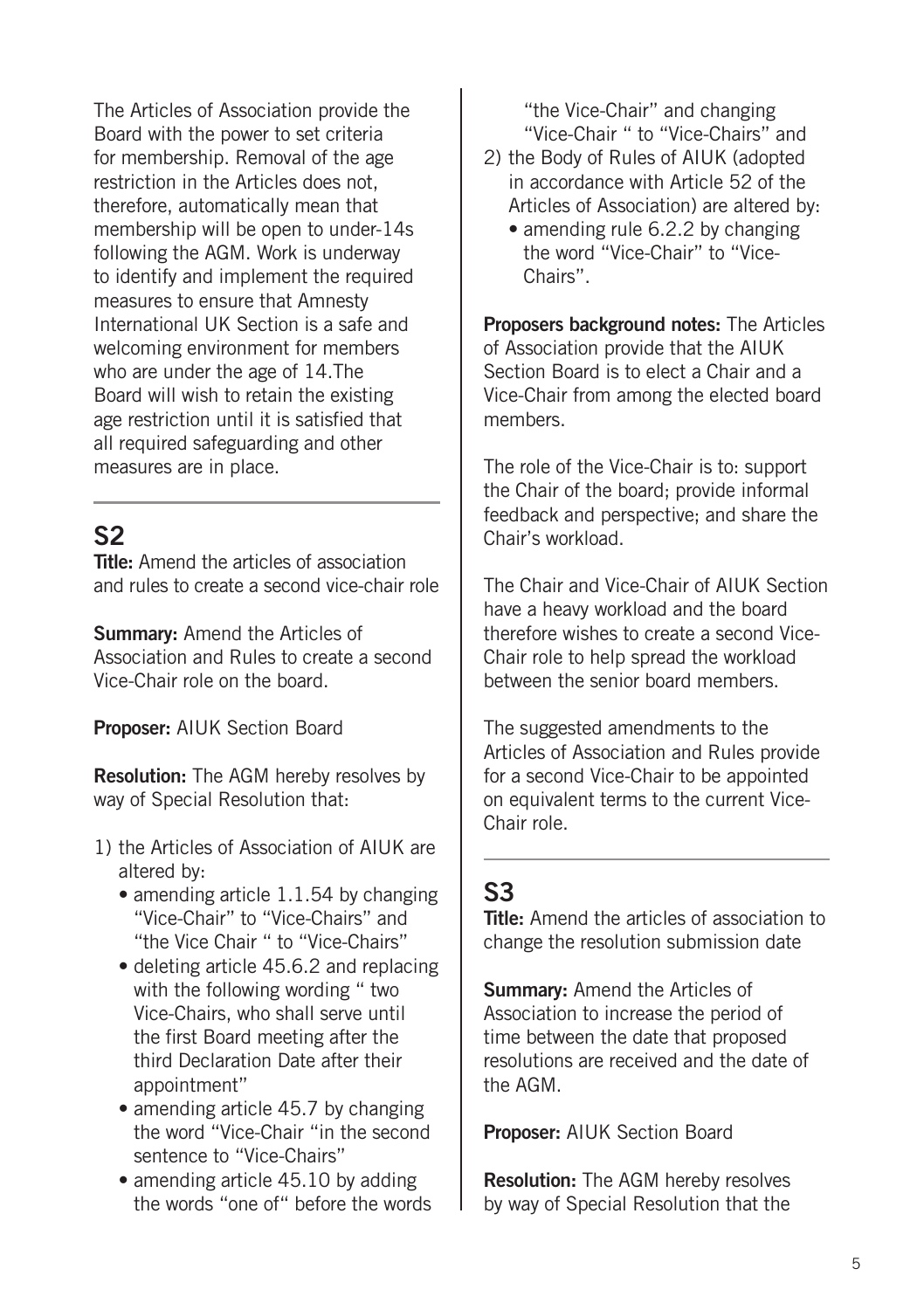Articles of Association of AIUK are altered by amending article 26.2.2 by deleting "90 days" and replacing with "120 days."

Proposers background note: Resolutions to be considered by the members at the Annual General Meeting (AGM) must be received by AIUK no later than 90 days before the date of the AGM.

Once received the resolution: is considered by the Standing Orders Committee (SOC), to ensure it is compliant with the Standing Orders; any suggested amendments agreed with the proposer; AIUK staff research the subject matter of the resolution (for example whether similar work has already been undertaken by the movement, risks associated with the proposed action, etc) and provide a briefing note to the board to assist their consideration of the resolution; a board meeting is convened to consider the resolution; staff prepare a board background note – which is sent to the SOC for consideration; and any final amendments are signed off by the board. The resolution and background notes are incorporated into the AGM notice which is sent to the printers and emailed/posted to circa 100,000 members.

The AGM notice (incorporating the resolutions) has to be received by members 45 clear days before the AGM. When allowing for postage this provides a mere 42 days in which to comply with the extensive requirements of the Articles and Standing Orders and provide a response to the resolutions. 42 days does not provide adequate time for this process.

Discussions with resolution proposers have had to be cut short to enable the AGM notice to be sent out within the strict time limits set out in the Articles. In order to provide members with more time to discuss the text of their resolutions with the SOC, staff to research the subject matter, and the board to consider their responses and discuss them with the proposers of the resolution, it is proposed that the time limit for receipt of resolutions be changed from 90 days to 120 days before the date of the AGM, providing a further 30 days for all relevant parties to consider and discuss the resolutions.

# **ORDINARY RESOLUTIONS**

### 01

Title: Clarity in the process for designating Prisoners of Conscience.

**Summary: Amnesty International needs** to clarify the process by which it declares a person as a Prisoner of Conscience.

Proposer: Richmond and Twickenham Group

**Resolution:** This AGM requests that, in the interests of credibility and accountability, the Amnesty International UK Section Board calls on the International Secretariat (IS) to clarify publicly the process by which it decides to designate Prisoners of Conscience and to publish the promised review of its overall approach to the use of the term Prisoner of Conscience.

The Section Board should argue that the lack of clarity in the process has resulted in past and current controversies with the potential not only to damage Amnesty's reputation but also the cases of prisoners themselves. It has led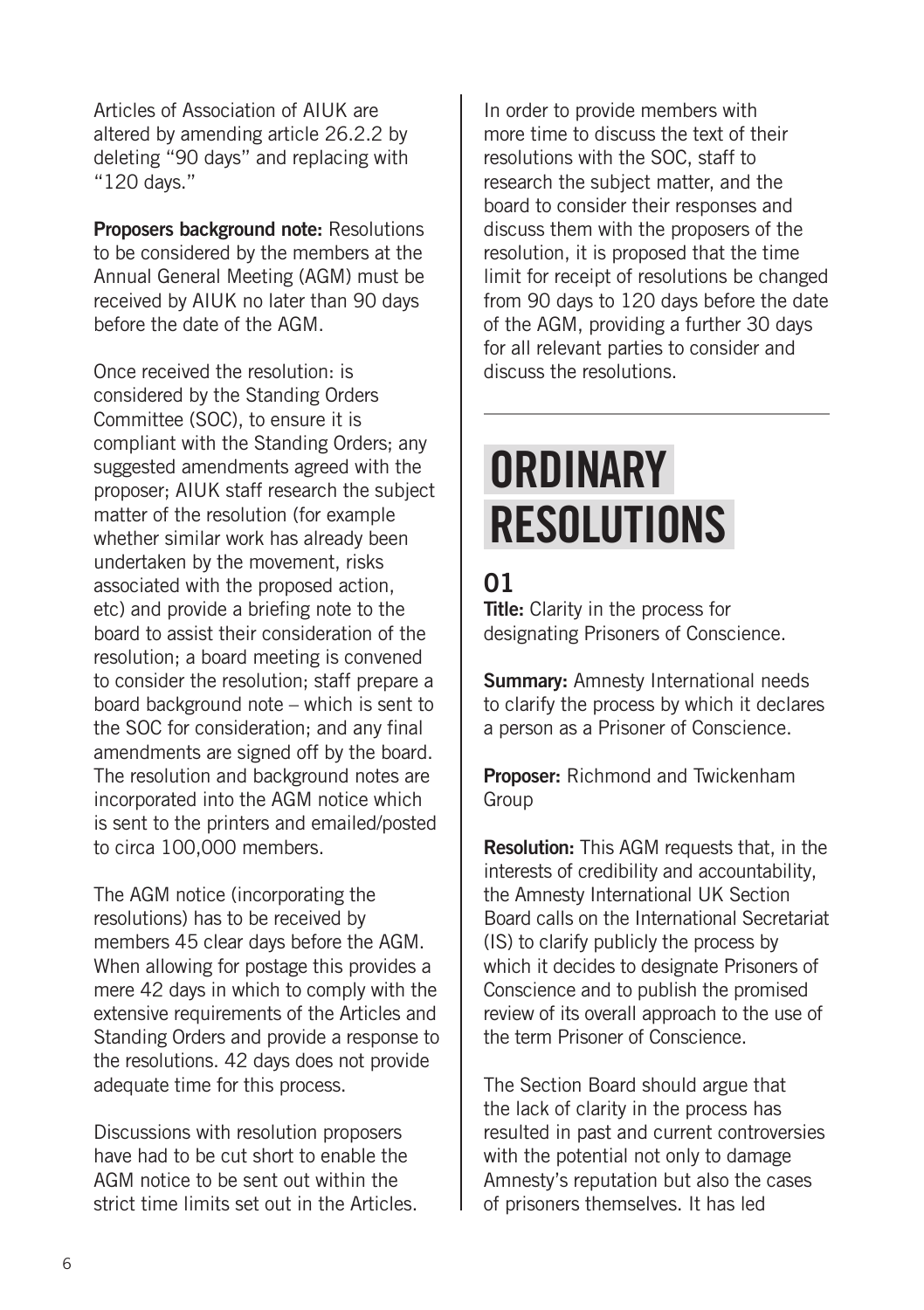Amnesty's supporters and critics alike to engage in debates – some bordering on endorsement of conspiracy theories – about Amnesty's complicity in supporting the policies of specific states, and hypocrisy for designating some persons as Prisoners of Conscience but not others.

Further details on the review of the term's usage and a resulting process should be adapted for publication on at least one prominent page of the IS website. Specifically, which relevant organisational structures decide? Are there more detailed criteria against which they make decisions? What conditions prompt and/ or prevent review of a person's case? How often is this process reviewed?

Proposers background notes: Amnesty International defines a "Prisoner of Conscience" as "someone [who] has not used or advocated violence or hatred but is imprisoned because of who they are (sexual orientation, ethnic, national or social origin, language, birth, colour, sex or economic status) or what they believe (religious, political or other conscientiously held beliefs". This definition is available on the International Secretariat (IS) website at https://www.amnesty.org/en/what-we-do/ detention/ (accessed on 26 March 2022).

The IS posted two statements in English (in February and May 2021) re-designating Aleksei/Alexei Navalny as a Prisoner of Conscience following backlash to its previous withdrawal in January 2021. Not only is the IS unable to agree on a standard transliteration of Navalny's first name, it did not sufficiently consider the implications of withdrawing his designation on Navalny's case and Amnesty's reputation:

https://www.amnesty.org/en/latest/ news/2021/02/aleksei-navalny-prisonerof-conscience/

https://www.amnesty.org/en/latest/ news/2021/05/statement-on-alexeinavalnys-status-as-prisoner-of-conscience/

Other recent examples of debate about Amnesty's decisions not to designate specific persons as Prisoners of Conscience include the cases of Chelsea Manning and Julian Assange. The articles argue that there has been a lack of detail and clarity in both the IS and AIUK's responses to external inquiries about these cases:

https://www.thecanary.co/us/ us-analysis/2019/04/05/amnestyinternational-still-doesnt-recognisechelsea-manning-as-a-prisoner-ofconscience/

https://www.wsws.org/en/ articles/2019/05/23/assa-m23.html

https://citizentruth.org/amnestyinternational-navalny-a-prisoner-ofconscience-but-not-manning-assange-ormandela/

Board background note: The Board supports the resolution in principle. The Board believes greater clarity and transparency around the process of designating a Prisoner of Conscience is important. The Board also notes that this process is currently subject to a review by the International Secretariat.

Amnesty work to date: As the proposers of this resolution rightly note, the International Secretariat is currently carrying out a review into the usage of the Prisoner of Conscience designation. This review was prompted by the feedback surrounding the Alexei Navalny case. The Chair of the AIUK Section Board has already contributed to the beginning of this review process.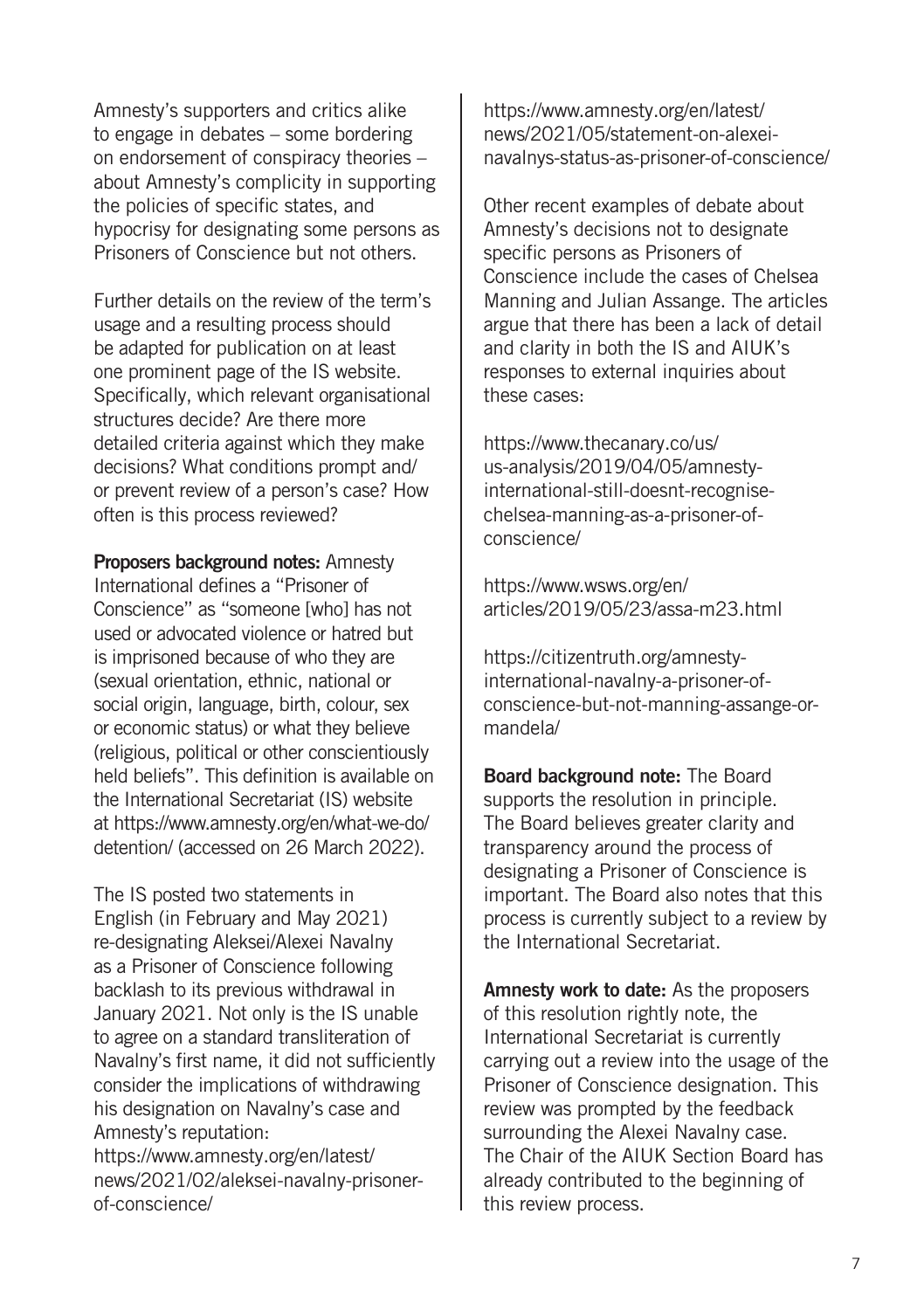Amnesty current plans: As noted, the International Secretariat is already carrying out a review into the process for designating individuals as POCs. This is likely to clarify who can and cannot be granted POC status (the issue at the heart of the Navalny case). A decision on what information (if any) to put in the public realm is not likely before the review is complete.

Resource Implications: This resolution has no significant resource implications for AIUK beyond the time involved in communicating with the International Secretariat. No information can be made publicly available by Amnesty International UK on its own initiative.

#### 02

Title: Greater campaigning support for Julian Assange, press freedom, and the Human Rights Act.

Summary: Amnesty International UK should campaign more actively for the release of the journalist Julian Assange by associating his case with related threats to press freedom and the current UK government's assault on the Human Rights Act.

Proposer: Richmond and Twickenham Group

Resolution: This AGM calls on the Amnesty International UK (AIUK) Section Board to instruct the UK Section to provide greater support for the case of the journalist Julian Assange in campaigning for his release prior to his extradition to the USA.

Julian Assange's potential final route to appeal his extradition will be the European Court of Human Rights in

accordance with protections under the Human Rights Act (HRA) 1998. Given AIUK's concerns about the current UK government's proposal to "overhaul" the HRA, we propose that AIUK should liaise with supporters of Julian Assange and others to prepare a campaign on the impacts that his case and related cases have had and could have on press freedom and human rights in general.

Proposers background notes: From 2010. Julian Assange and WikiLeaks published millions of secret leaked US government documents revealing human rights violations including war crimes in Iraq and Afghanistan. Assange subsequently sought asylum in the Ecuadorian embassy in London to avoid extradition to Sweden and then to the USA. The 2016 Judgement of the United Nations Working Group on Arbitrary Detention concluded that both Sweden and the UK had been responsible for the 'arbitrary detention' of Assange. In 2019, the Ecuadorian embassy handed Assange to the British police and, on the same day, the US demanded his extradition.

On 10 December 2021, High Court judges ruled that Assange could be extradited to the USA. They chose to believe US assurances that he would not be subjected to the cruel prison regime of Special Administrative Measures. The US has previously broken such assurances, and Amnesty International has said: "should the UK extradite Julian Assange in reliance on such an agreement with the US it would violate a peremptory norm of international law (the absolute ban on torture), its international human rights treaty obligations and its own domestic law".

Assange has been isolated in Belmarsh maximum security prison for over 1,000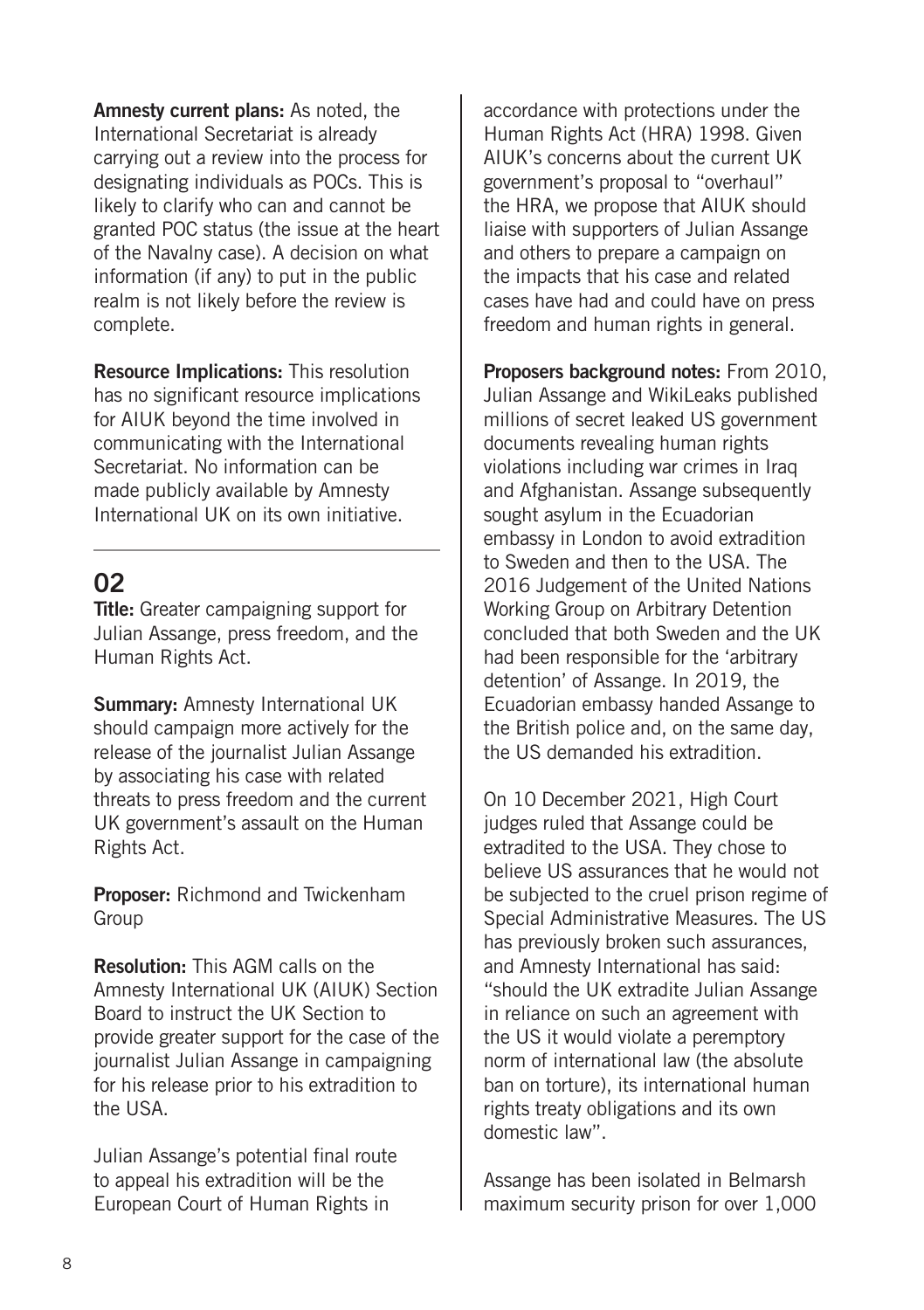days awaiting a decision on extradition to the US on Espionage Act charges which relate to the publication of these leaks. These charges carry a prison term of 170 years, plus a further five years under the Computer Fraud and Abuse Act.

The decision to allow Assange's extradition to the US puts both his life and the freedom of the press in peril. He has already suffered 11 years of loss of liberty and arbitrary detention. UN Rapporteur on Torture Nils Melzer found that Assange has been subjected to "psychological torture" and that "unprecedented legal devices have been used against him. The use of those will place a chilling effect on journalism." Assange's mental and physical health have seriously deteriorated as a result. He suffered a mini-stroke during recent court proceedings.

For coverage of Assange's case, we refer to a statement by Amnesty's Europe Director Nils Muižnieks and an online petition calling for Assange's release:

https://www.amnesty.org/en/latest/ news/2021/12/us-uk-travesty-of-justiceas-extradition-appeal-fails-to-recognisethat-it-would-be-unsafe-for-julianassange-to-be-sent-to-the-us/

https://www.amnesty.org/en/petition/ julian-assange-usa-justice/

Board background note: The Board opposes this resolution because, although we recognise the serious human rights issue at stake, this is already a wellresourced and well-publicised campaign on which additional campaigning by AIUK is likely to have limited impact.

The Board believes linking Julian Assange's case to the Human Rights Act campaign would tie both issues to a specific campaigning approach which may not be effective.

The Board also believes AIUK should use its resources strategically to elevate the cases of lesser-known Human Rights Defenders who are at risk, especially those who are not well-supported.

Amnesty work to date: Amnesty has done a wide range of work on Julian Assange's case, in the UK and globally. We plan to continue that work. AIUK will continue to comment in the media, and share actions issued by the IS with activists.

Amnesty current plans: We receive many requests to campaign on specific individuals and have to make difficult choices, which are informed by an assessment of AIUK's added value. Julian Assange is experiencing an egregious threat to his human rights and Amnesty is calling for the US to drop the charges against him and for him not to be extradited to the US. However, his case is well-supported by effective campaign groups and our assessment is that AIUK's ability to make a significant difference on his case is less than on the case of other lesser-known people for whom Amnesty is one of only a few, if not the only, voice in their defence. A recent external evaluation of our "Brave" campaign on Human Rights Defenders (HRDs) found that AIUK should look to involve lesserknown HRDs in future campaigns.

We are preparing a major campaign this year as we expect the Government to propose new legislation to undermine the Human Rights Act. We have previously worked with people who have used the Human Rights Act to show its relevance to everyday life, for instance the families of the victims of Hillsborough. It is not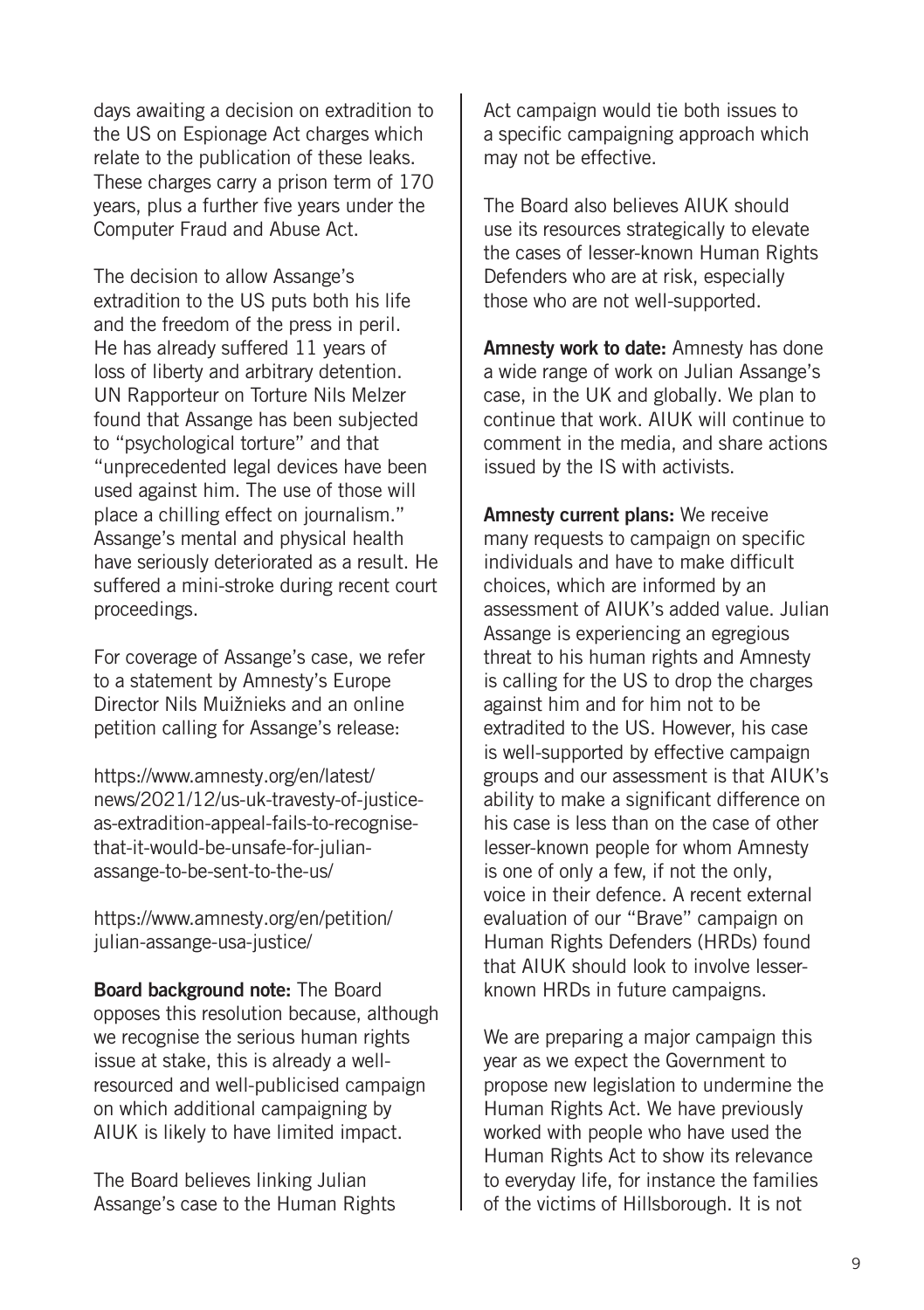clear whether the issues involved in the Julian Assange case would supplement or detract from broader campaigning in defence of the HRA.

Resource implications: Building a bigger campaign on Julian Assange's case is outside of existing staff resources and would require a reduction in our work with other individuals at risk.

#### 03

Title: Prisoner of Conscience Status for Mohammed El Halabi of World Vision, imprisoned without trial in Israel

Summary: Mohammed El Halabi's continued "pre-trial" imprisonment by Israel is unjust and Amnesty should consider raising his case in our priorities and designating him a prisoner of conscience.

Proposer: Lewes Amnesty Group

Resolution: This AGM calls for new support for Mohammed El Halabi, who has been imprisoned without charge or trial since 2016 by the Israeli Government.

We request Amnesty International UK and the International Secretariat that Mohammed El Halabi's case be escalated as a priority by the IPOT research team, so that he can be designated formally as an Amnesty Prisoner of Conscience.

Proposers background notes: For many years, Mohammed El Halabi worked for World Vision, an international aid organisation in Gaza. He was arrested by Israel in July 2016. The charges could not have been more serious: transferring 7.2 million US dollars a year from World Vision to Hamas. This despite the

fact that World Vision's entire budget for Gaza over this time was a fraction of this amount, and even though two independent audits concluded that no money was missing.

Mohammed has been imprisoned by Israel without trial for more than 5 years. There have been dozens of court dates. He has been separated from his family and lost his freedom.

Mohammed's imprisonment clearly has nothing to do with embezzlement, and everything to do with an attempt to discredit NGOs and aid agencies working in Palestine, by trying to link them to allegedly terrorist groups.

Board background note: The Board supports this resolution. However, the AGM should note that decisions relating to Prisoner of Conscience status are made by the International Secretariat and Amnesty International UK is unable to influence the process.

Amnesty work to date: Amnesty International has previously issued a statement on the case of Mohammed El Halabi https://www.amnesty.org/en/latest/ news/2016/08/israel-opt-secret-trial-ofgaza-aid-worker-will-not-deliver-justice/

However, we have not done any sustained campaigning on his case. There are some reasons for this including capacity of the team and multiple competing priorities for casework in IOPT. The International Secretariat are supportive of the principle of this resolution but will need to undertake all of our usual due diligence and consent gathering before we can begin campaigning.

Amnesty current plans: Amnesty International launched a major new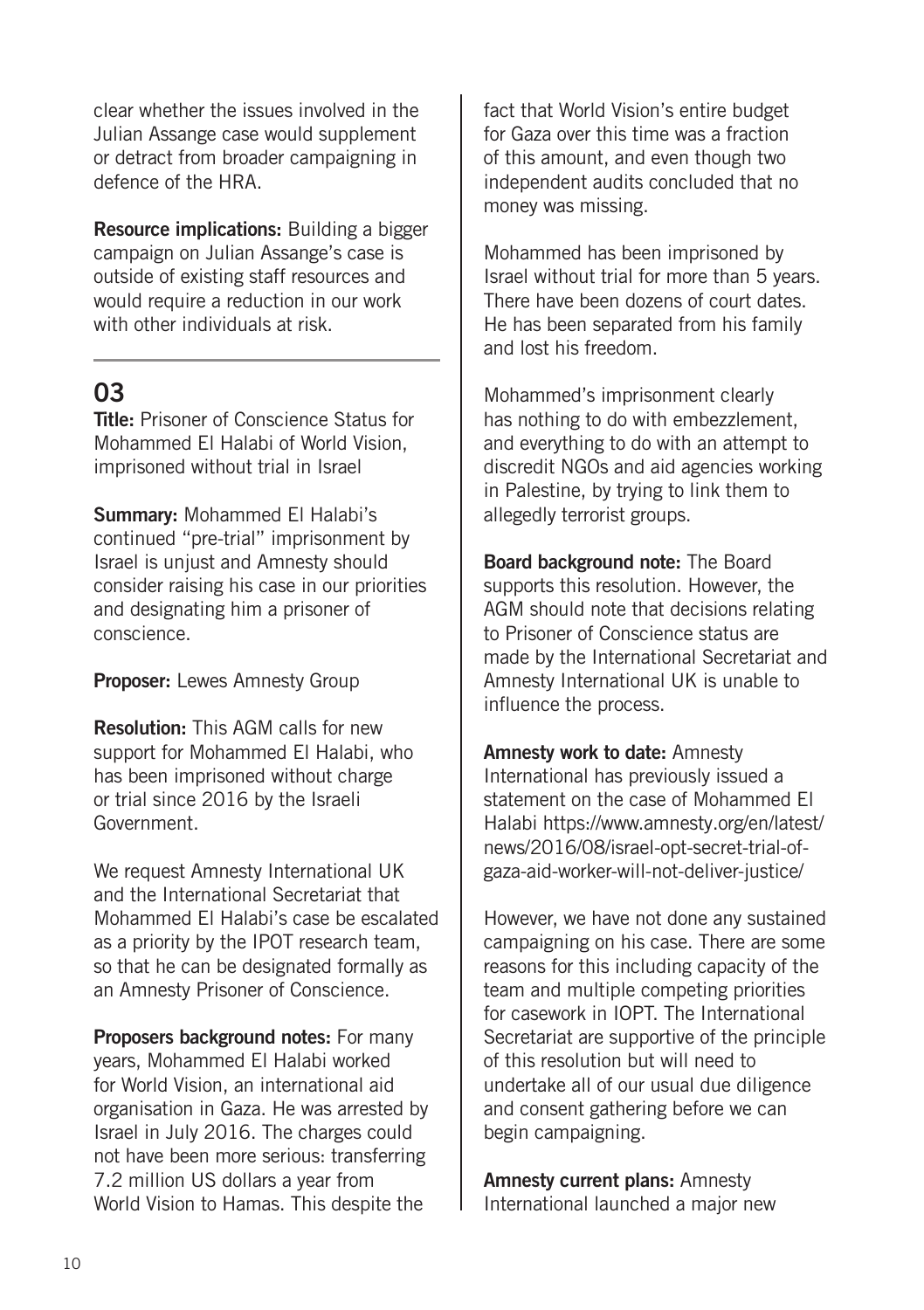campaign in 2022, calling for an end to Israel's system of apartheid against Palestinians. We are also continuing with work on JCB and their continued trading with illegal Israeli settlements, and campaigning on the case of Janna Jihad. We therefore have a full slate of IOPT campaigning to undertake in 2022 and do not currently have plans to campaign on Mohammed El-Halabi's case.

We understand that the International Secretariat is supportive of the principle of this resolution but will undertake its usual due diligence processes and consent gathering before movement campaigning can take place. However, if the IS is able to make a POC designation for Mr. El Halabi or issue an Urgent Action or other Individuals at Risk designation, AIUK would support increased work on this case. As with much of our casework, this is likely to be led by country coordinators and local groups.

Resource implications: AIUK section is already committed to a full slate of IOPT campaigning in 2022 so we wouldn't be able to divert significant staff campaigning resources to this case. However, staff would be able to support activists wishing to campaign on the case, with limited resource implications, in line with other cases in the AIUK Individuals at Risk portfolio. We note that this is dependent on an appropriate designation of Mohammed El-Halabi's case by the International Secretariat.

#### 04

**Title:** Raising awareness of human rights violations in corporate supply chains and pushing for UK legislation.

Summary: This AGM motion calls on Amnesty to raise awareness of the issue by encouraging groups across the UK to campaign on human rights violations in supply chains and push further for UK due diligence legislation.

Proposer: Amnesty International Society at the University of Edinburgh

Resolution: This AGM instructs AIUK to campaign against Human Rights violations in corporate supply chains in particular by:

- i) promoting the issue within Amnesty and to the wider public
- ii) developing a campaign with material to enable youth, student and local groups to raise awareness on the issue in their communities
- iii) creating material for a petition and letter-writing to MPs for legislation on mandatory human rights due diligence in the UK
- iv) increasing lobbying activities at the UK government for such legislation
- v) continuing to collaborate with other civil society groups in a wider campaign.

Proposers background notes: The UK Modern Slavery Act is insufficient as a tool to address human rights violations in corporate supply chains. As an example, there are 1.56 million children working in the chocolate industry, 95% of which are engaged in hazardous work such as using sharp tools, carrying heavy loads and spraying agrochemicals. NGOs have signed open letters to the UK government to create a 'failure to prevent' law which would oblige corporations to prevent human rights violations in their operations and supply chains. Amnesty has signed these letters. Nevertheless, the issue is not wellknown and there is no active campaign by Amnesty. The EU has just published a proposal for EU wide legislation and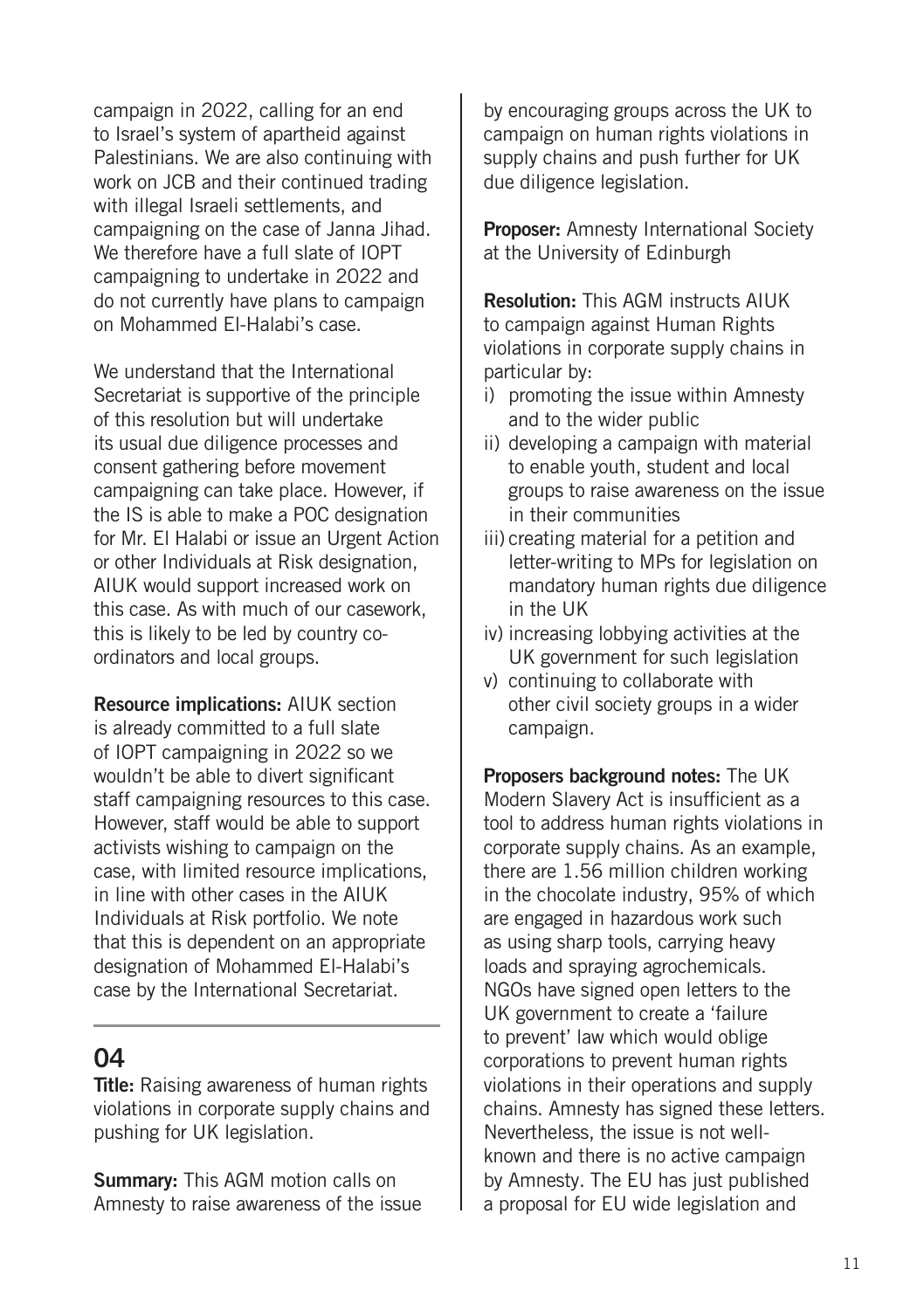more needs to be done to ensure that the same happens in the UK.

The Amnesty International Society at the University of Edinburgh has created a working group (Supply Chain Justice) to campaign on the issue. Taking the chocolate industry as an example that students can identify with, the working group launched a Valentine's Day Campaign which reached over 800 students through personal discussions. With funding from the Edinburgh University Student Council leaflets, stickers and free ethical chocolate were distributed. Additionally, posts on social media reached as many as 1500 people at a time. The group has been featured in two University Magazines, attended BBC Scotland Debate Night as audience members and has organised a panel discussion with the Managing Director of Pacari UK, the Chief Executive of the Scottish Fairtrade Forum and Dr Amanda Berlan. Other students are generally engaged with our campaign and are shocked to find out about the circumstances in the chocolate industry.

The success of our own campaign demonstrates the need for similar campaigns across the UK. As of now, there has been no people's movement on the issue of business and human rights but only open letters by NGOs. The Corporate Justice Coalition has started a petition to the UK government to force the issue into Parliament last October. This petition currently has about 60,000 signatories. By bringing the issue to the AGM and submitting a resolution, we hope to bring the issue as a campaign to other youth, student and local groups. As one student group, we can only reach so far but with other groups, we can push for change by 1) raising awareness and 2) pushing for legislation.

Board background note: The Board supports this resolution.

Amnesty's work to date: AIUK has a long-standing track-record of working on business and human rights, including on supply chains. It has played a leading role in advocating for government action to enhance rights respecting corporate conduct, including through its advocacy for a National Action Plan. We have called for mandatory due diligence legislation and currently pursue this goal by supporting and participating in the Corporate Justice Coalition, which has successfully raised the profile of human rights due diligence within UK politics.

The International Secretariat also has a track record of highlighting human rights issues in corporate supply chains. Examples include highlighting abuses in the palm oil and cobalt industries, Amazon cattle-ranching and labour rights abuses in Amazon's warehouses. More recent work has focussed on downstream supply chains, particularly with regard to social media platforms, data harvesting, artificial intelligence algorithms, surveillance technologies and other harmful end uses of products.

Examples of work on this issue can be found at:

https://www.amnesty.org/en/latest/ news/2016/11/palm-oil-global-brandsprofiting-from-child-and-forced-labour/

https://www.amnesty.org/en/documents/ afr62/3183/2016/en/

https://www.amnesty.org/en/latest/ news/2020/07/brazil-cattle-illegallygrazed-in-the-amazon-found-in-supplychain-of-leading-meat-packer-jbs/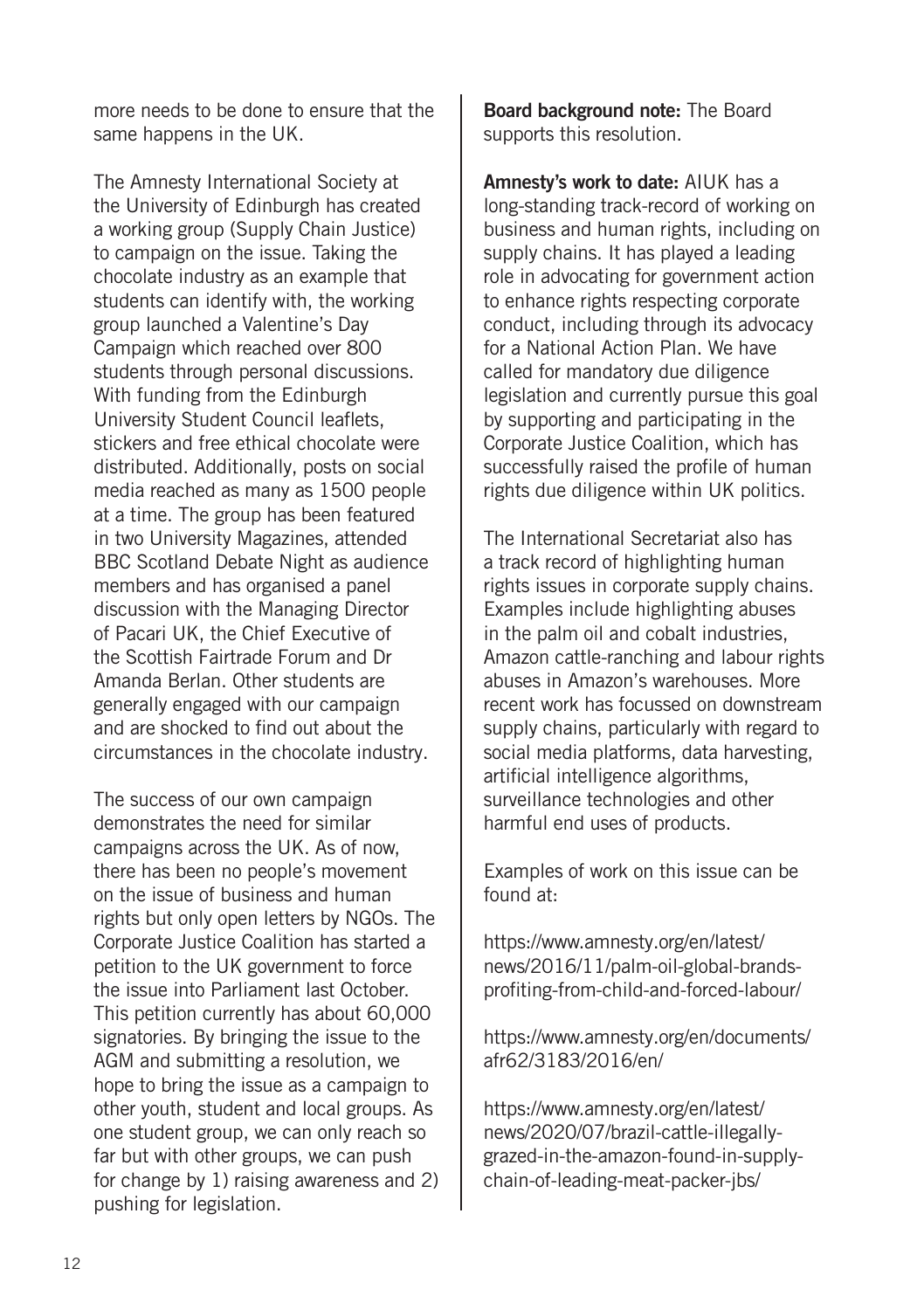https://www.amnesty.org.uk/press-releases/ black-friday-amazon-putting-workers-livesrisk-during-shopping-rush-new-report

https://www.amnesty.org/en/ wp-content/uploads/2021/05/ POL3014042019ENGLISH.pdf

https://www.amnesty.org/en/latest/ research/2018/03/online-violenceagainst-women-chapter-1/

https://www.amnesty.org.uk/resources/ jcb-off-track

https://www.amnesty.org/en/latest/ news/2017/06/artificial-intelligence-thetechnology-that-threatens-to-overhaul-ourrights/

https://www.amnesty.org.uk/pressreleases/eu-proposed-legislation-artificialintelligence-falls-short

Current and future plans: AIUK's 2021 AGM approved an eight-year strategic plan. Our focus this year is to develop plans for the six agreed priorities of human rights frameworks, anti-racism, freedom of expression, individuals and communities at risk, human rights crises, and economic, social and cultural rights. The strategic plan recognises corporate power as a cross-cutting issue and over the course of 2022 and into 2023, we will integrate work on business and human rights into these plans. In the meantime, we will maintain our support for the Corporate Justice Coalition.

The International Secretariat is working on a number of projects relating to supply chains. These include a focus on the extractive industry, mass battery technologies and the need for more responsible sourcing models and tighter government regulation on battery supply chains. Outputs will include reports on Electric Vehicles and on forced evictions in the Democratic Republic of Congo. Research on Xinjiang, China will include an investigation into corporate complicity in the crimes against humanity and the IS will explore the relationship between national employment policies and ethnic persecution in other provinces (particularly Inner Mongolia and Tibet).

Resource implications: AIUK plans for 2022 do not include provision for significant campaigning on corporate supply chains. If the resolution is passed, planning work for 2023 would take into account campaigning work in this area.

#### 05

**Title:** Pay Policies and Disclosure Requirements of AIUK

Summary: AIUK to adopt more equitable and transparent pay policies

Proposer: Thanet Group

Resolution: That Amnesty International UK adopts the following pay policies and disclosure requirements:

- 1. Pays a minimum of the living wage to all employees as detailed by the Living Wage Foundation.
- 2. No zero hours contracts, unpaid interns or anything similar.
- 3. That the Board attempts to limit the maximum salary paid to any individual to four times the living wage as detailed by the Living Wage Foundation.
- 4. If the annual salary paid to an individual exceeds four times the living wage as detailed by the Living Wage Foundation then:
	- The individuals precise remuneration, name and job title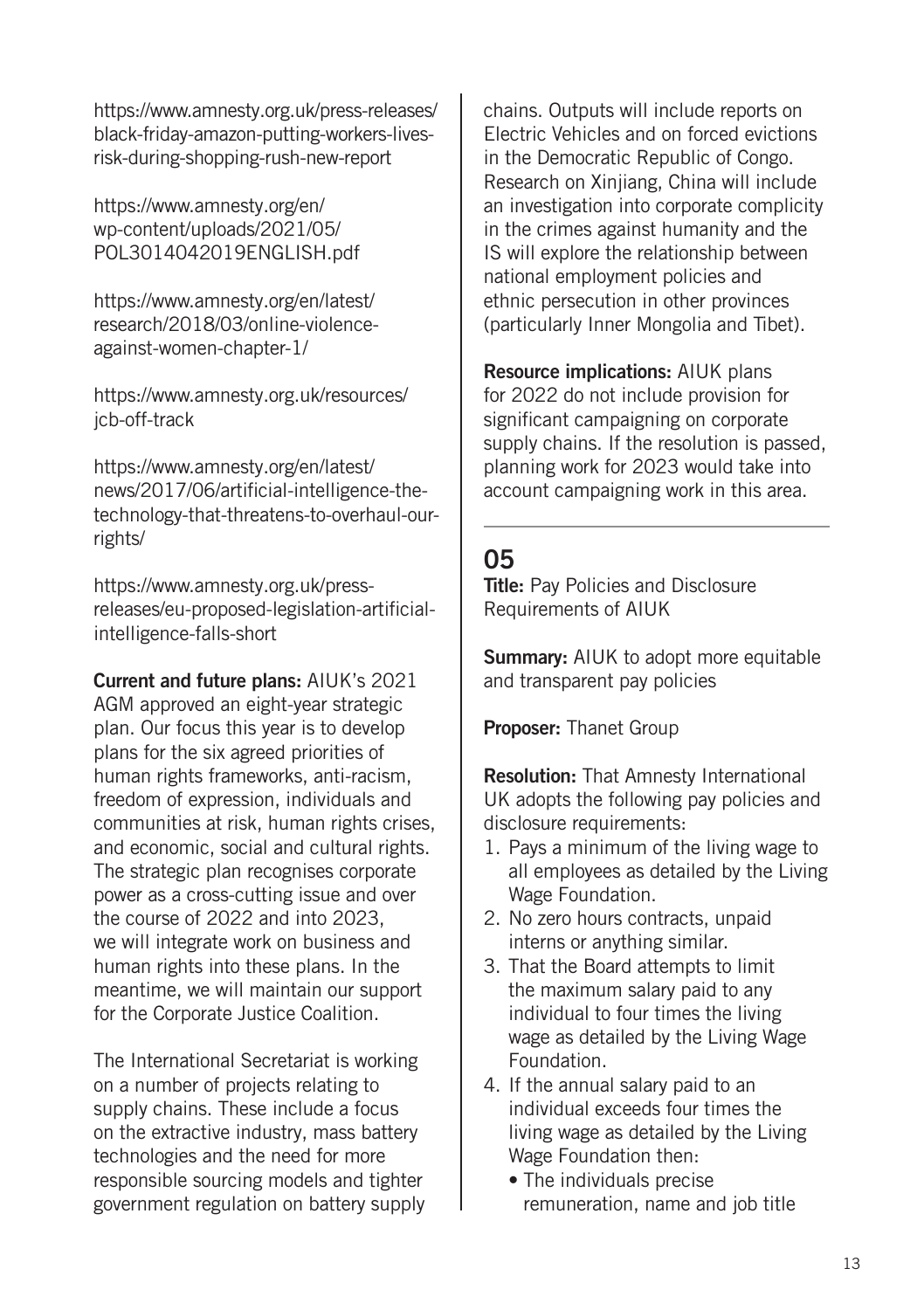are disclosed on the Amnesty website and Annual Accounts in a remuneration report.

- The Board are to provide a summary as to why this individual is having to be paid that salary.
- This remuneration report to be easily accessible on the Amnesty website no more than two clicks away from the homepage.
- Included in this remuneration report and Annual Accounts are the number of staff whose remuneration is £20,000 or more, in salary bands of £10,000, together with current Amnesty pay policies.

Proposers background notes: The current pay policy per the 2020 accounts:

4. Policy on pay for employees including senior staff

The UK Section operates a pay and reward policy that aims to attract and retain the best talent needed to take forward our ambitious human rights work within the UK. We aim to pay all roles at the median salary level for the sector and ensure that all elements of pay are fair and transparent and easily understood by our employees. We periodically undertake benchmarking exercises using established salary surveys.

Current retention levels:

| <b>Job Title</b>                                               | <b>Years with</b><br>Amnesty |
|----------------------------------------------------------------|------------------------------|
| CEO (now retired)                                              | 21                           |
| Director of Supporter<br>Campaigning and<br>Communications     | 22                           |
| Acting Director of People<br>& Culture                         | 5                            |
| Director of Fundraising                                        | 8                            |
| Director of Chief<br>Executive's Office                        | 22                           |
| Acting Director of<br><b>Corporate Services</b><br>(job-share) | 5                            |
| Acting Director of<br><b>Corporate Services</b><br>(job-share) | 12                           |

No data is available for other Amnesty staff.

There is no mention of the living wage or interns. AIUK Human Resources state AIUK is a living wage employer and there are no zero hours contracts or unpaid interns.

The National Council for Voluntary Organisations in April 2014 produced a report entitled "Report of the Enquiry into Charity Senior Executive Pay and Guidance For Trustees on Setting Remuneration". Points four and five derive from that report.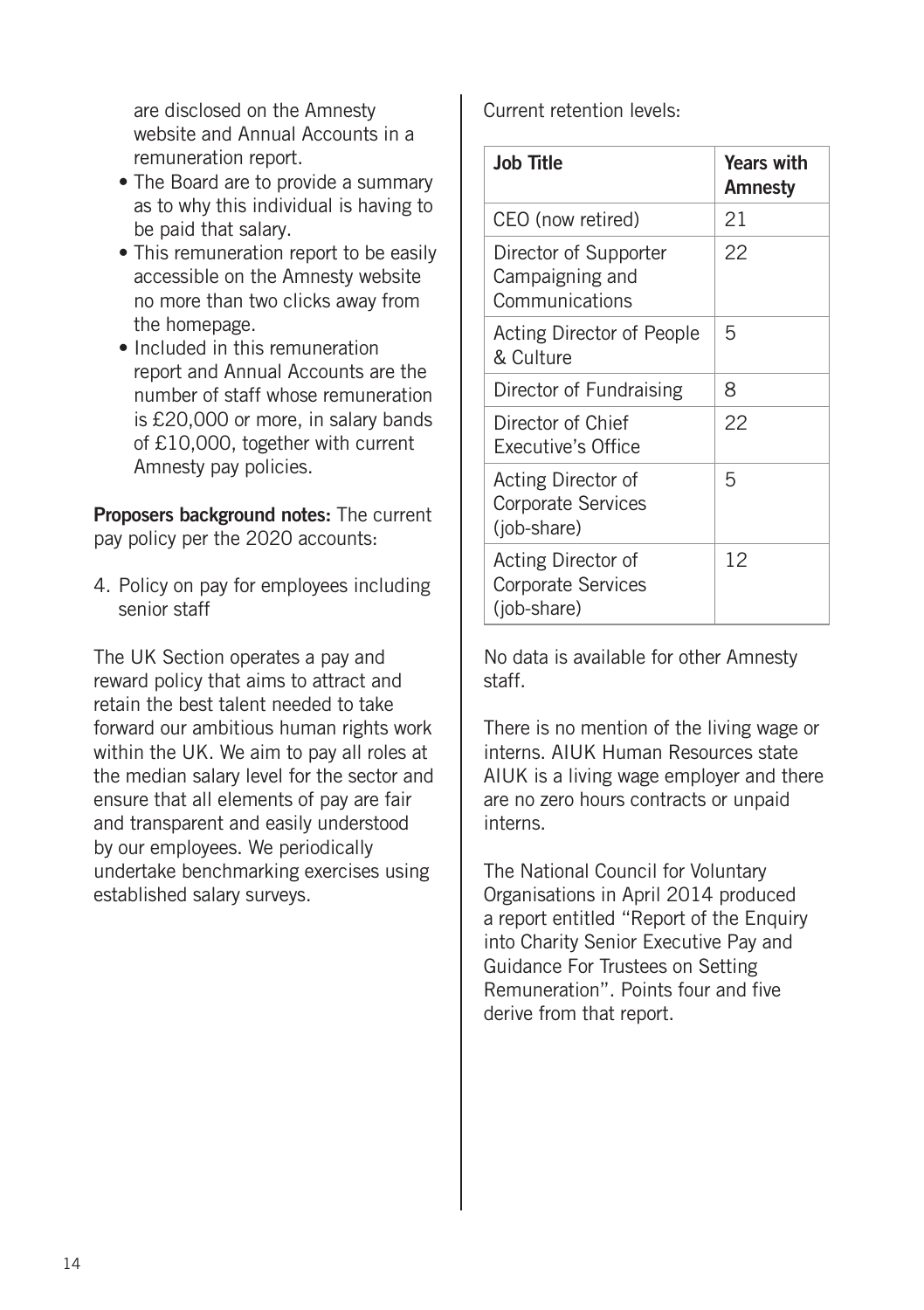As of June 2021 a London employee earning four times the living wage amounts to  $21.157.50 \times 4 = £84.630$ . From the 2020 Accounts:

| £000s        | 2020 Total<br><b>Numbers</b> | 2019 Total<br><b>Numbers</b> |
|--------------|------------------------------|------------------------------|
| $0 - 60$     | 209                          | 241                          |
| 60-70        | 14                           | 9                            |
| 70-80        | 6                            | $\overline{2}$               |
| 80-90        | ∩                            | ∩                            |
| 90-100       | 4                            | 3                            |
| 120-130      | 1                            | Ω                            |
| 140-150      | ∩                            | 1                            |
| <b>Total</b> | 234                          | 256                          |

The remuneration report disclosure in 2020 would have effected approximately five employees. Who are probably the management team. This is what the report recommends.

AIUK Human Resources state that currently only the senior management team are paid more than four times the living wage.

The report states "there is strong anecdotal evidence to suggest that the publication of comparative data in other sectors has inflated salaries, with individuals using the information to attempt to "leapfrog" others".

The Board need to be aware of this when paying greater than four times the living wage. Examples of skills that justify paying more:

- A proven history of increasing membership.
- An excellent communicator a large social media following, writing articles for the press.

• A proven history of effective fundraising.

Board background note: The Board opposes the resolution as currently worded. The Board supports the principle of equitable and transparent pay policies, including points 1 & 2 which reflect existing practice within AIUK. Regarding point 3, the Board considers the salary range and multiple between lowest and highest salary when deciding on any salary within the board's responsibilities to set. However, the Board does not believe that the proposers have provided a sufficient rationale as to why a fourtimes multiple is appropriate. Regarding point 4, the Board will explore the feasibility of sharing more information on individual salaries taking into consideration legal implications (e.g., individual data protection).

Amnesty work to date: AIUK offers competitive terms and conditions to enable us to attract and retain the best talent to deliver our human rights work.

We are a living wage employer and do not offer zero-hours contracts or have unpaid interns. Apprentices are paid on our pay scales with minimum salary higher than the living wage.

A pay and grading project was completed in 2018, resulting in a new pay scale, which was benchmarked with the NGO and wider not for profit sector. The starting point of our pay scales are benchmarked to the median of the market. All staff salaries, apart from the Chief Executive Officer, are covered by a collective agreement with the Union. As a rights championing organisation, it is not appropriate for the Board to undermine negotiated agreements with the Union. The Boards of the UK Section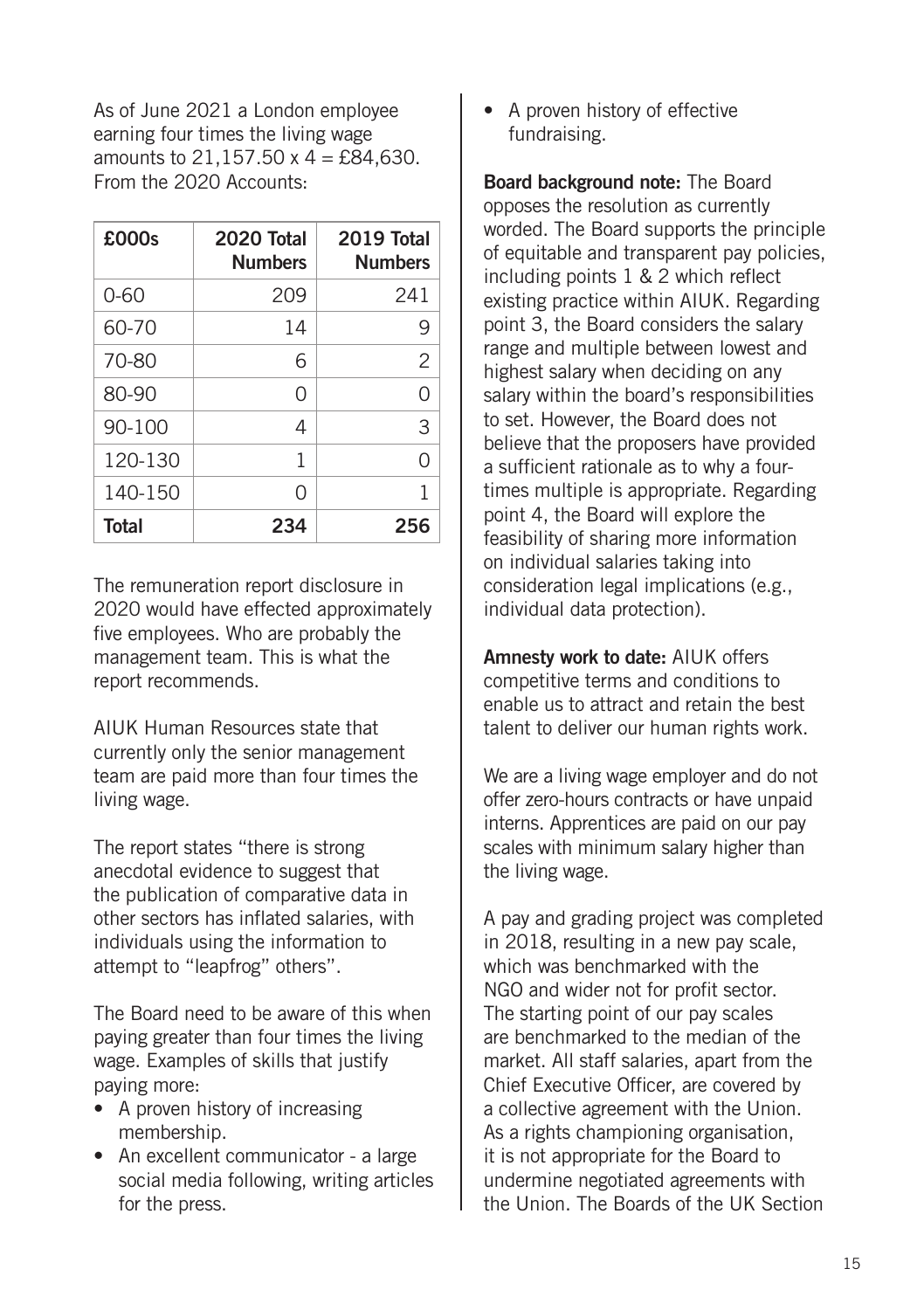and Amnesty International UK Section Charitable Trust set the CEO's pay. The grades for all roles are determined using a job evaluation system to ensure equity and transparency.

We review pay levels on an annual basis with any increases subject to a test of affordability. We do not make any additional salary payments by way of bonus or long-term incentive schemes.

Our published accounts show the total costs of employment of our key management personnel and the breakdown in bands of staff salaries paid above £60,000, in compliance with the UK Statement of Recommended Practice (SORP).

Amnesty current plans: AIUK will undertake a full benchmarking of pay scales within the next three years. We will also explore the feasibility of sharing more information on individual salaries.

Resource Implications: Implementation of this resolution could impact AIUK resource if it involved the enforced departure of individuals whose salaries would be greater that the proposed fourtimes multiple.

#### 06

Title: Financial Efficiency of AIUK Section.

**Summary:** AIUK Section to produce plans to reduce non-campaign costs.

Proposer: Thanet Group

Resolution: This AGM decides that AIUK Section should become a famously frugal and efficient organisation.

To achieve that management and staff should produce a short report (without the use of external consultants) detailing plans to reduce costs and present this to the 2023 AGM for members to vote on.

The culture of AIUK Section should in future recognise that money given to AIUK Section in the form of membership fees and donations is freely given by members to do good in the world. AIUK Section should be famously frugal and efficient custodians of this money in order to maximise that good.

Proposers background notes: The following facts are why the Thanet Group is requesting that AIUK Section become a frugal and efficient organisation (all figures provided by the AIUK Finance Group):

AIUK use of consultants:

- Lattended the 2019 AGM workshop "Human Rights in the UK". It was run by an external consultant. When asked how much he charged he stated £600 per day. His job was to collect and collate opinions. The cost of that report - £40,000. The report produced is "Amnesty International UK Strategy 2022-2030"
- The report into racism at Amnesty by external consultants is projected to cost £100,000.
- Annual amount spent on professional fees (which includes consultants):

| <b>Year Ended</b><br>31 December | <b>GBP£</b> |
|----------------------------------|-------------|
| 2021                             | 768,543     |
| 2020                             | 1,033,153   |
| 2019                             | 1.224.348   |
| 2018                             | 1,329,072   |
| 2017                             | 1,310,783   |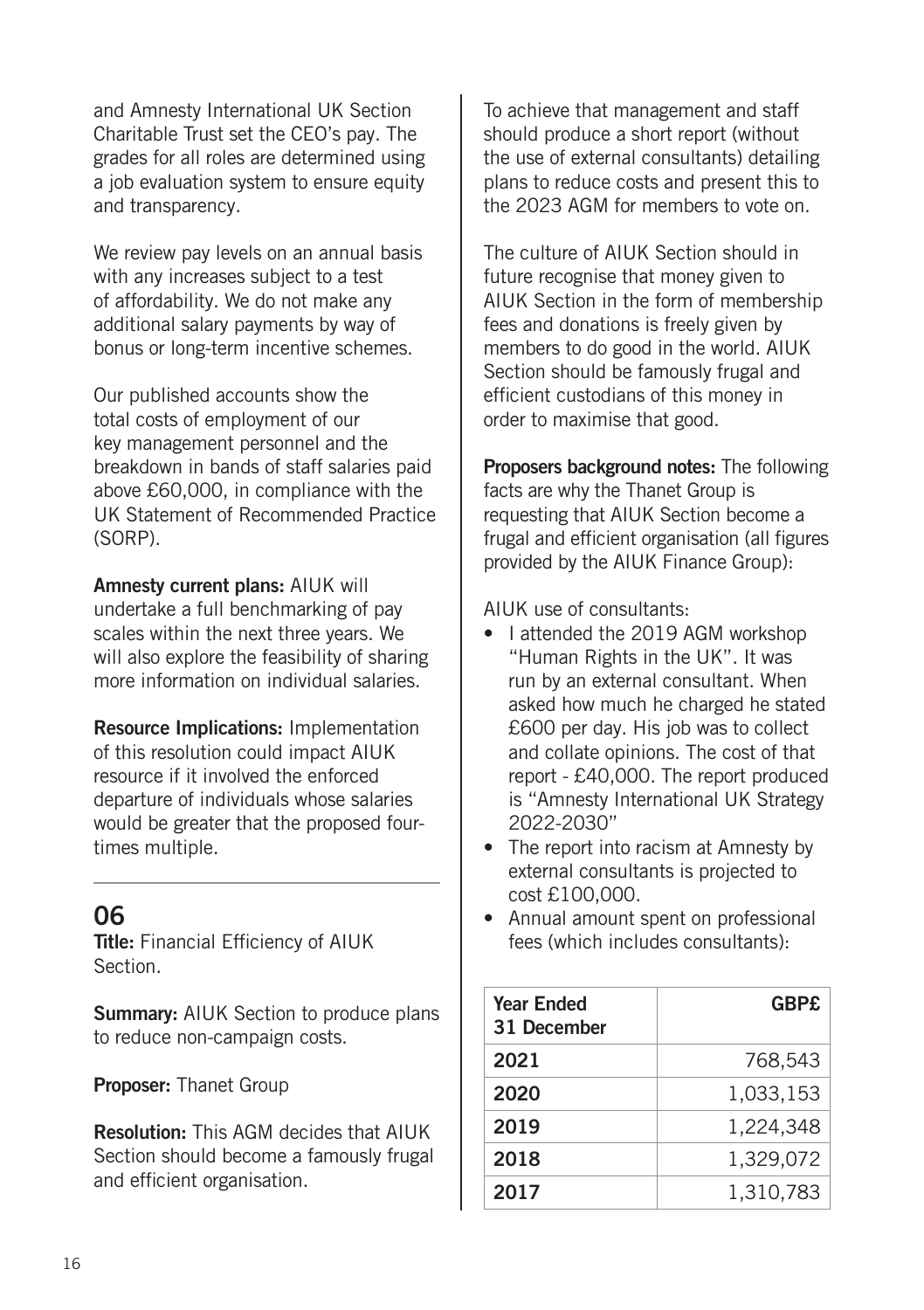Some costs could be reduced:

- The amount of money spent at the 2019 AGM appeared excessive. Cost of the recent "Covid" AGM £91,000 compares to £220,000 for the 2019 AGM.
- AIUK annual spend on flights (finance group states all flights are economy class):

| <b>Year Ended</b><br>31 December | <b>GBP£</b> |
|----------------------------------|-------------|
| 2021                             | 1,317       |
| 2020                             | 3,152       |
| 2019                             | 41,097      |
| 2018                             | 41,138      |
| 2017                             | 49,171      |

- Visiting the London offices in 2016 there appeared to be unused space. With Covid on average only 20 people per week are using the office space. The property is owned by Amnesty, running costs amount to approximately £500,000 per annum.
- Relocation out of London would save approximately £900,000 per annum by removing the London weighting from salary costs.
- I receive a digital copy of the Amnesty magazine. If all members did this there would be a saving of £280,000 per annum.

Board background note: The Board opposes this resolution because budget setting and oversight of financial performance is the Board's legal responsibility. An AGM is not an appropriate forum for making detailed spending decisions.

The AGM has endorsed an ambitious eight-year strategy and the Board

believes that achieving the associated human rights impact will require significant investment.

Amnesty's work to date: We actively seek value for money in all we do. We respect where funds have come from and look to maximise the impact they can have.

The Board has a legal responsibility to make balanced and adequately informed financial decisions, considering the long term as well as the short term, to enable us to achieve our objectives. The Board considers the level of resources which should be applied when setting annual budgets.

We have an ambitious strategy which requires investment to achieve our objectives.

Amnesty's existing plans: We have policies around allowable business expenses, which seek to avoid excessive costs by providing guidance around economy travel, meal values and hotel costs, whilst enabling us to carry out our work across the UK and around the world.

Sometimes we need to use external providers, either because we are legally obliged (e.g., the audit), or require independent specialist advice where we lack staff expertise. Such professional services could be required across a range of areas, which might change year to year. Our focus on Inclusion, Diversity, Equity and Antiracism, and the independent inquiry into institutional racism at AIUK was specifically mandated at the 2021 AGM. We have reduced AGM costs by using the Human Rights Action Centre (HRAC) in London and making the AGM accessible online.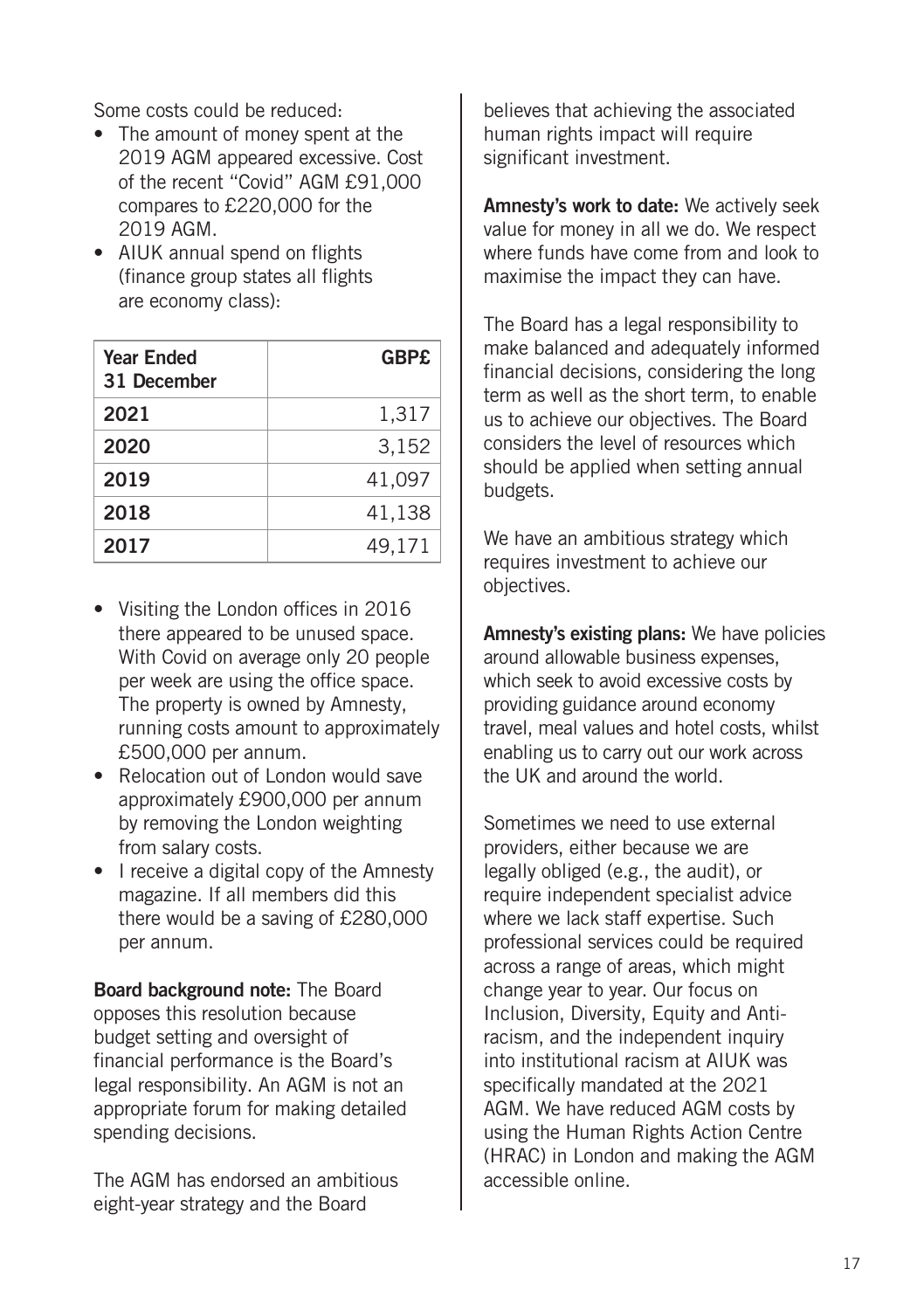We see the HRAC as an important collaborative space for staff and activists. In 2022, we will be making changes to the interior layout of the HRAC to realise these benefits and explore potential income generation opportunities. The HRAC is owned by the Amnesty International UK Section Charitable Trust, not the AIUK Section.

Resource implications: We are already working to an approved budget and longer-term financial strategy. Seeking cost reductions across our operations would be disruptive, and cause delays to the projects which will enable us to achieve our strategic objectives agreed previously by the AGM.

The Section Board has no control over Trust expenditure, as the Trust is a completely separate legal entity with its own Board of Trustees.

#### 07

**Title:** Remove the required annual affiliation fee and block vote, for local groups.

**Summary:** Remove the annual affiliation fee of local groups and the entitlement to a block vote of ten at the AGM.

Proposer: Thanet Group

Resolution: The AGM decides to remove the annual affiliation fee and AGM block votes for local groups. The Board should bring forward the necessary amendments to the articles and rules for the 2023 AGM.

The Board should also consider removing the annual affiliation fee and AGM block votes for student groups and youth groups.

Proposers background notes: The Treasurer of the Thanet Group retired. You find out what someone did when they leave.

The group took a look at the work and went – no thanks. Eliminate the cash and you eliminate the work.

With the help of the AIUK finance group it looks like it is possible for the group to go cashless. We will set up a Just Giving page for each event that we run. A QR code will be produced for the Just Giving page. Attendees can scan that and pay for the event / make a donation using their smartphone.

Another advantage of this method is that if it is a donation then Just Giving can claim the Gift Aid for AIUK. Which after Just Giving fees will add 18% to the donation.

We have yet to try this method - hopefully we can make it work.

It eliminates the need for a bank account and dealing with cash. One effect is that we will not have the ability to pay the annual local group fee of approximately £70. That gets paid out of the money we receive for quiz nights. The AIUK finance group suggested that the members of the Thanet Group pay the fee.

I asked the AIUK why we pay this money and was advised it was to have the block vote at the AGM. Nobody could explain why things were set up this way. Removing this fee reduces admin for head office and allows us to not to have a bank account.

I know of somebody who is trying to start a local group from nothing, and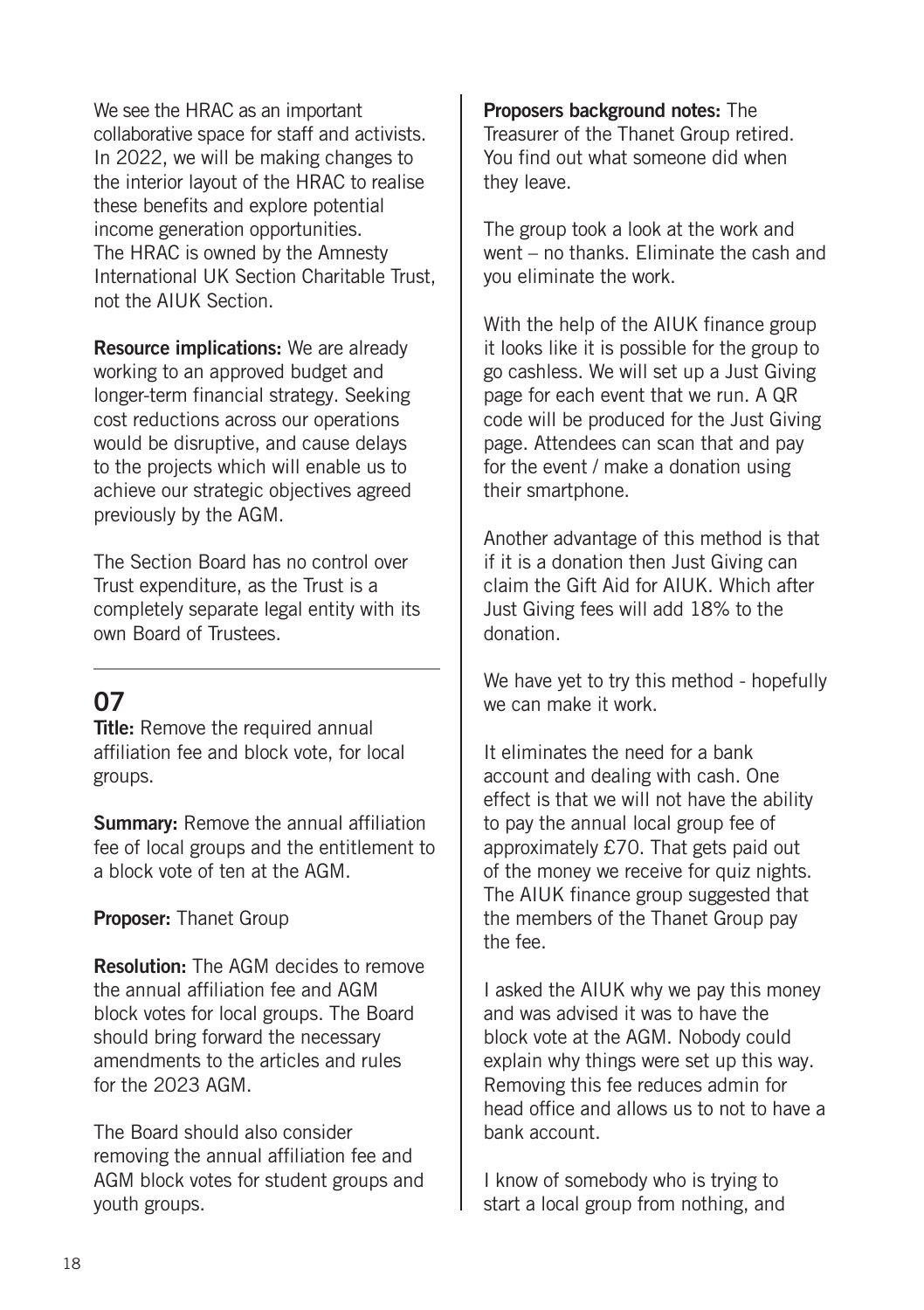she was not happy in having to pay the group fee herself.

Board background note: The Board opposes this resolution as it would seem to remove Local Groups from AIUK's democratic participation.

Amnesty work to date: The UK Section's Articles of Association set out the categories of membership (article 9) and allow the Board to determine the rates payable for each category (article 15). Voting entitlements of each category of membership are laid out in article 29.5, and how Groups may cease their membership status is in article 14.1. In addition to AGM votes, groups also enjoy other membership rights, such as reserved seats on the Board (article 36.1) and the right to propose AGM resolutions.

The current Group annual membership rates, set by the Section Board, are £72 (Local) and £21 (Youth and Student). Each category of Group member receives 10 votes at the AGM.

Local Groups typically have a bank account to manage expenses and income, but this is not compulsory.

As an annual five-year average, Local, Student and Youth Group membership payments generated £14.5k income to the Section. Over the same period, the per annum average donation from Local Groups raised £93k (£82k for the Section and £11k for Amnesty International UK Section Charitable Trust ('the Trust')); from Youth Groups raised £42k (£21k Section; £21k Trust); from Student Groups raised £17k (£6k Section; £11k Trust).

Amnesty current plans: The 2022 Fundraising Plan includes provision for a review of affiliate and group membership rates.

Resource and democracy implications:

Removing voting rights from Local Groups removes their participation in Amnesty UK democracy. Those associated with Groups could maintain democratic participation by becoming Individual members at a cost of £48pa (standard) and £12pa (concessionary). We are uncertain whether the resolution proposers are suggesting that, in addition to Groups losing their right to a block vote and the requirement to pay a membership fee, that Groups also be removed from membership of the Section. If this is the case, it would follow that Groups would also lose their power to nominate two seats on the Section Board, vote in the Section Board elections and propose resolutions at the AGM.

Removing Group fees would incur a loss of circa £14.5k in membership income for the Section per annum (£12k Local Groups; £2.5k Student and Youth groups).

As changes to membership categories and associated voting rights require amendment of the Articles of Association, staff time would be required to draft the necessary special resolutions for the 2023 AGM.